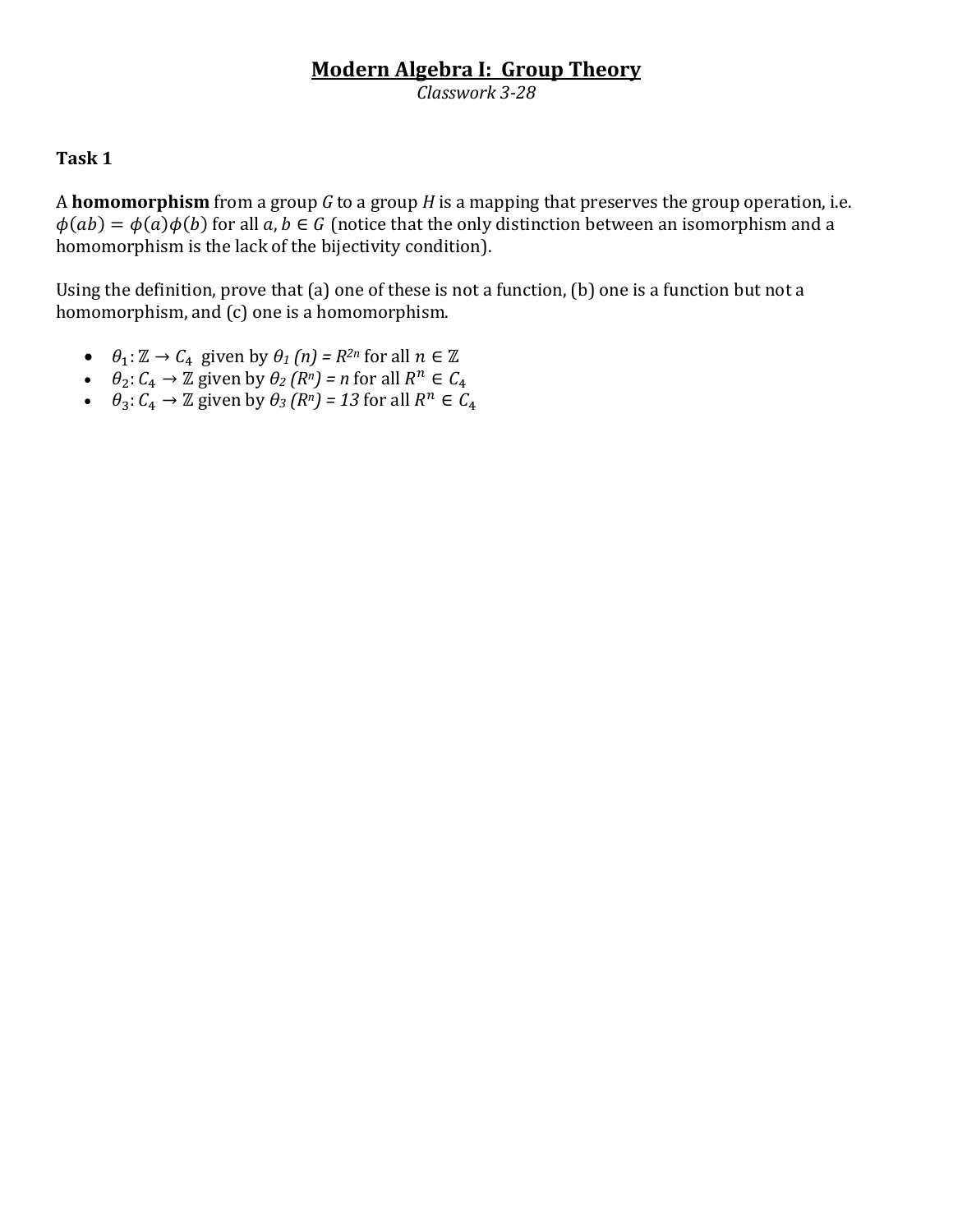### **Task 2**

New Terms! Since a homomorphism may not be 1-1, there may be more than one thing that maps to the identity. *The set of things that map to the identity is called the Kernel*.

**Definition:** The **kernel** of  $\phi$  to be the set  $\text{ker}(\phi) = \{g \in G : \phi(g) = e_h\}$ , where  $e_h$  is the identity of *H*.

Since a homomorphism may not be onto, there may be some things in the codomain that don't get hit. The set of things that do get hit is called the Image.

Define the **image** of  $\phi$  to be the set im( $\phi$ ) = { $h \in H$ :  $\phi(g) = h$  for some  $g \in G$ }.

Find the Kernel and Image of *θ<sup>1</sup>* above.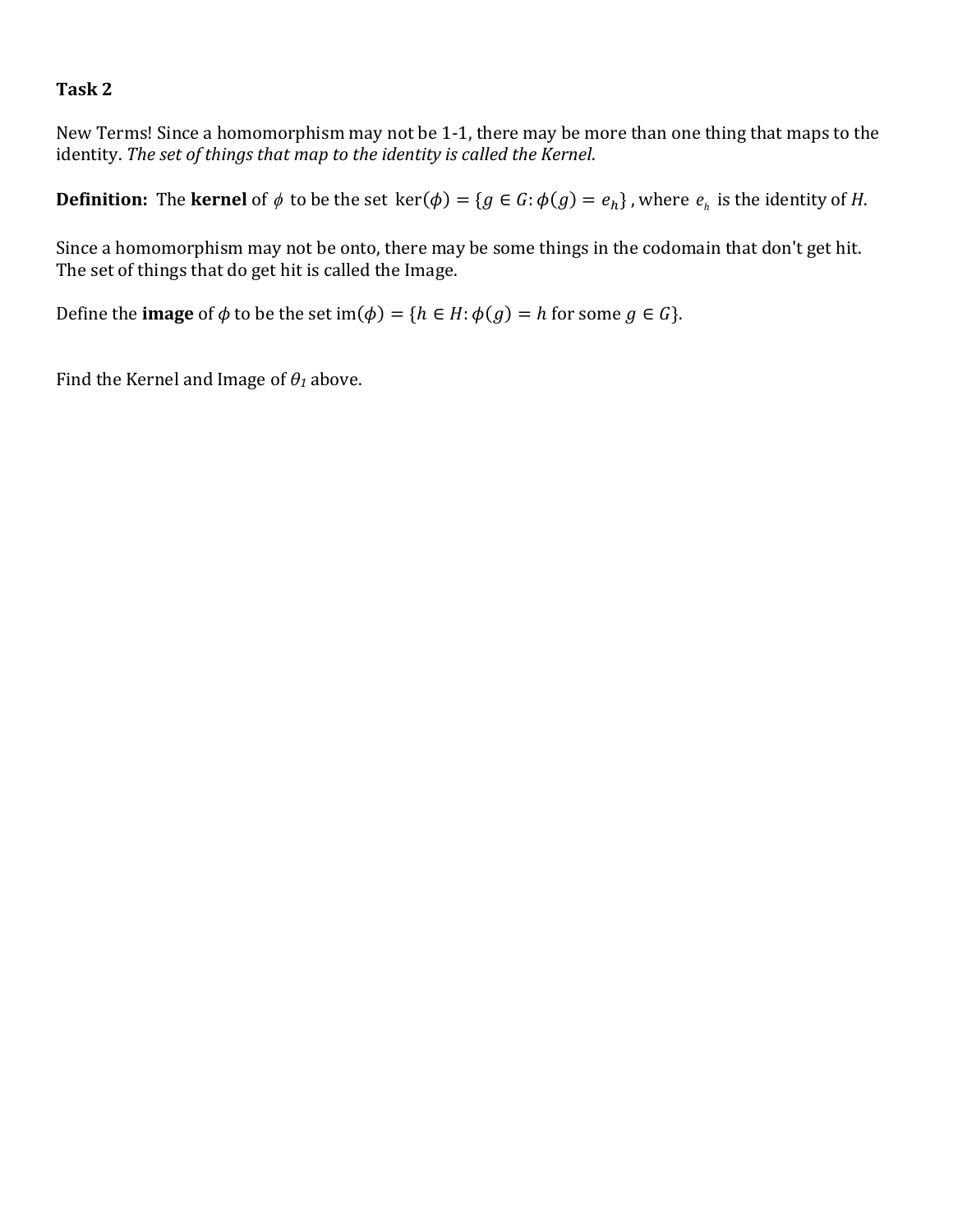# **Task 3**

Let *G*, *H* be groups and  $\varphi$  *: G*  $\rightarrow$  *H* be a homomorphism. Prove that the Image and Kernel of  $\varphi$  are subgroups.